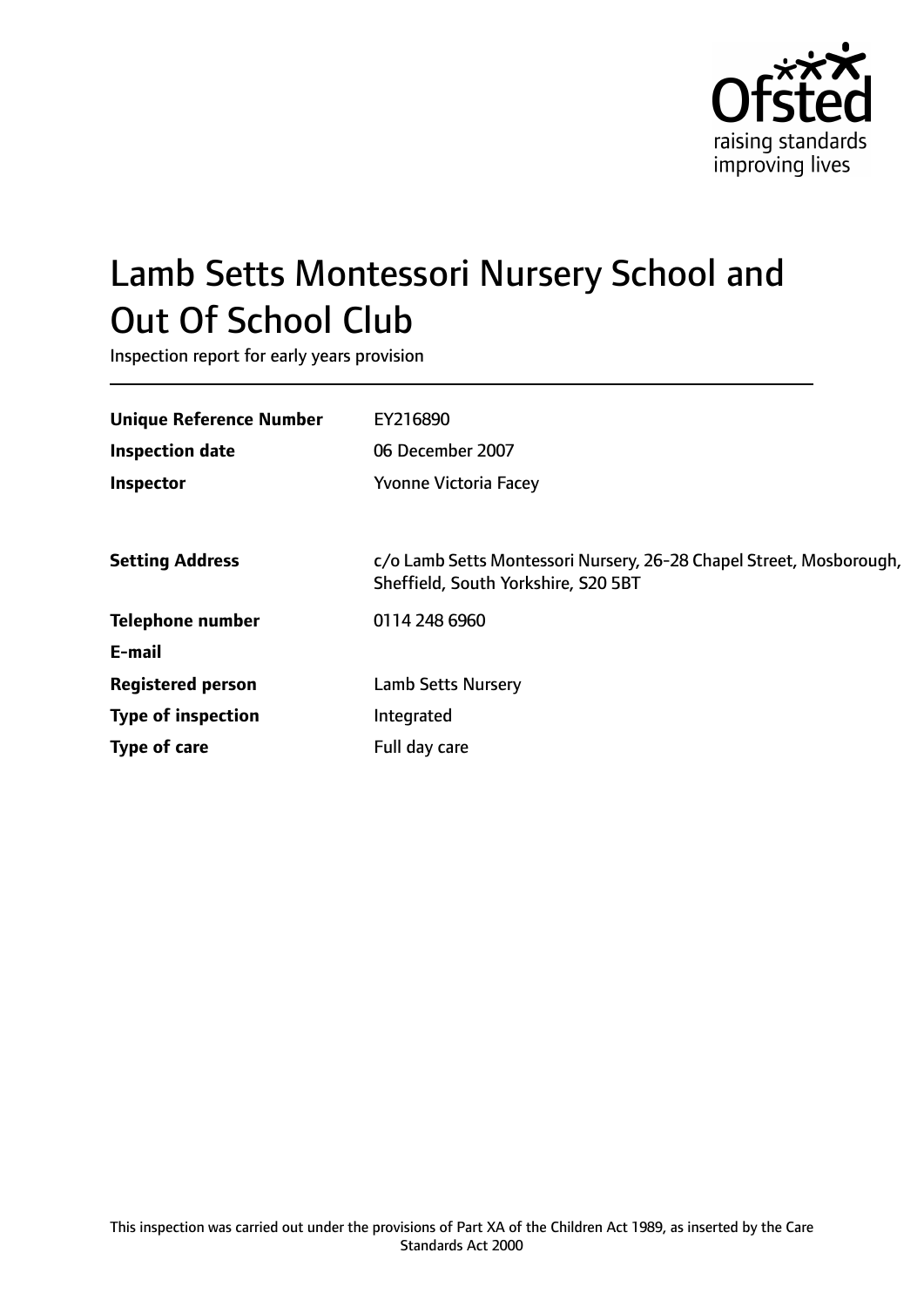#### **ABOUT THIS INSPECTION**

The purpose of this inspection is to assure government, parents and the public of the quality of childcare and, if applicable, of nursery education. The inspection was carried out under Part XA Children Act 1989 as introduced by the Care Standards Act 2000 and, where nursery education is provided, under Schedule 26 of the School Standards and Framework Act 1998.

This report details the main strengths and any areas for improvement identified during the inspection. The judgements included in the report are made in relation to the outcomes for children set out in the Children Act 2004; the National Standards for under 8s day care and childminding; and, where nursery education is provided, the *Curriculum guidance for the foundation stage.*

The report includes information on any complaints about the childcare provision which Ofsted has received since the last inspection or registration or 1 April 2004 whichever is the later.

#### **The key inspection judgements and what they mean**

*Outstanding: this aspect of the provision is of exceptionally high quality Good: this aspect of the provision is strong Satisfactory: this aspect of the provision is sound Inadequate: this aspect of the provision is not good enough*

For more information about early years inspections, please see the booklet *Are you ready for your inspection?* which is available from Ofsted's website: *www.ofsted.gov.uk.*

## **THE QUALITY AND STANDARDS OF THE CARE AND NURSERY EDUCATION**

On the basis of the evidence collected on this inspection:

The quality and standards of the care are good. The registered person meets the National Standards for under 8s day care and childminding.

The quality and standards of the nursery education are good.

#### **WHAT SORT OF SETTING IS IT?**

Lamb Setts Montessori Nursery School and Out of School Club has been registered since 1994.

The setting is privately run. The building has three levels and the nursery is situated over the first two floors within a pair of converted terraced houses. There is a fully enclosed outdoor play area.

The nursery is registered to care for 46 children. There are currently 82 children on roll, of which 46 are in receipt of nursery education funding. There are 36 children attending the Out of School service. The nursery supports children with learning difficulties and disabilities.

The nursery is open from 08.00 to 18.00 all year round except for Christmas and bank holidays. There are 18 members of staff working with the children. The majority of staff hold a relevant childcare qualification. The nursery follows the Montessori teaching approach to learning.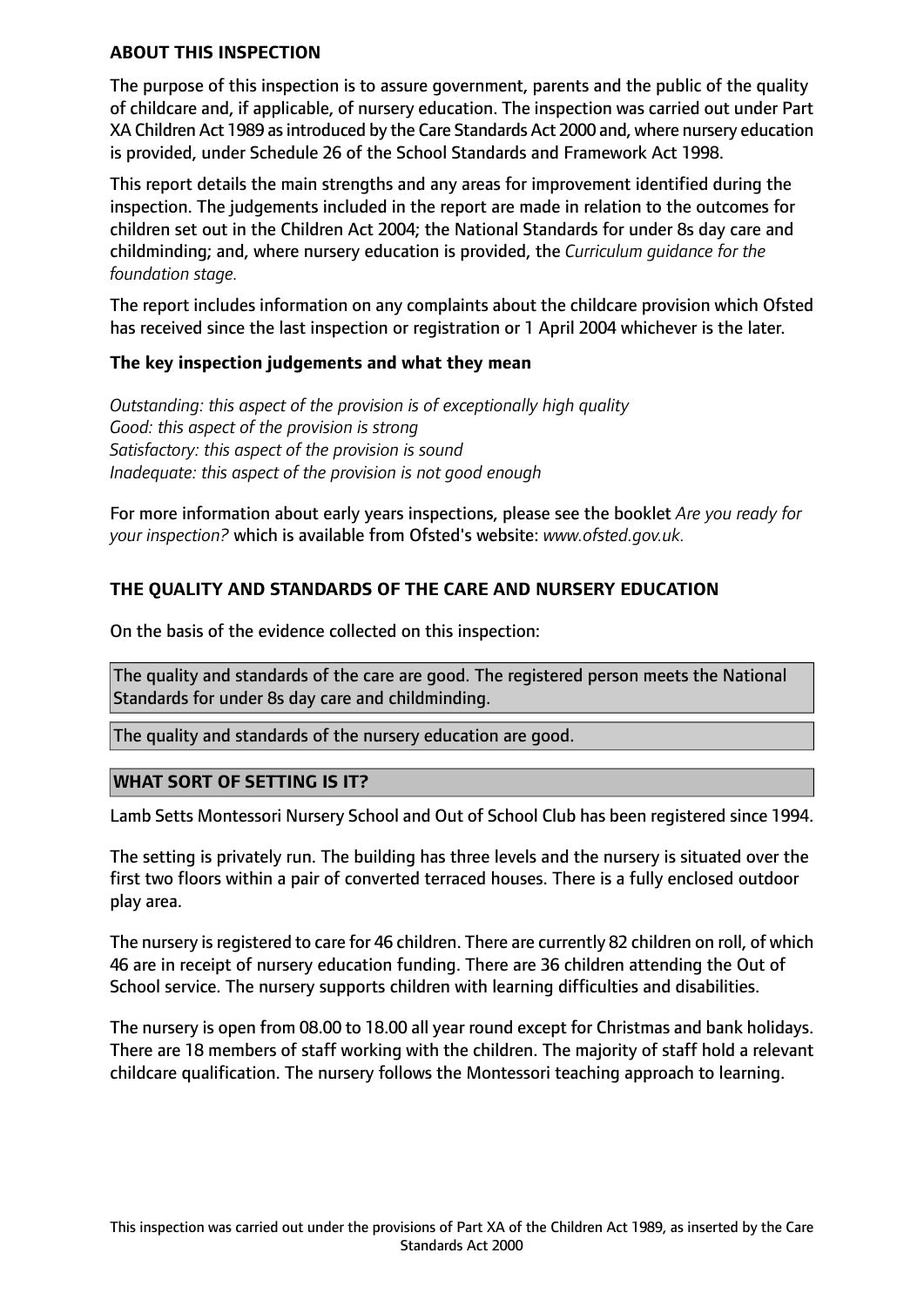## **Helping children to be healthy**

The provision is good.

Most of the staff show a good understanding of the importance of good hygiene practice and they implement procedures effectively, so that children are protected from infection. They wear aprons and gloves when changing babies' nappies, and mats are cleaned thoroughly between use. However, some staff wash all children's hands in one bowl after snack which does not protect children from cross infection. Older children do understand the importance of personal hygiene asthey explain to new children in the room that they have to wash their hands before they have lunch so they 'don't have any germs'. Children wear gloves at lunchtime as they help put the meals out. Staff are good role models and wash their hands in front of the children using liquid soap.

Staff find out from parents about children's individual needs, such as dietary requirements and sleep routines, and make sure children eat and sleep according to their needs and routines. Children enjoy a good range of nutritionally balanced meals and snacks that are prepared daily on the premises. Some children bring a packed lunch and parents are encouraged to provide healthy meals.

Regular opportunities for outdoor play contribute to the children's overall good health. They play outside daily and participate in physical activities inside, such as moving and controlling their bodies in action rhymes. Children have access to a separate soft play area where they enjoy physical exercises. Children's hand-eye coordination is promoted well in a range of activities, such as threading and using small tools.

## **Protecting children from harm or neglect and helping them stay safe**

The provision is good.

There is good space within the setting to enable children to have room to play freely and comfortably with the toys and equipment. Children enjoy a variety of safe, good quality toys and play materials. Resources are placed where children can see and reach them easily and so make choices about their play. Children were observed freely opening the cupboards and accessing toys themselves and putting them away after use. Comprehensive risk assessments are completed daily through staff checking toys and equipment and recording any action they have taken. Good fire precautions are in place. Children take part in evacuation procedures on a regular basis so they become aware of and familiar with safe practices.

Children are well supervised and good procedures are in place to ensure visitors do not enter the premises unattended. The main doors are locked and staff greet visitors. Children are beginning to understand the importance of staying safe. They know any areas that may be out of bounds. For example, children tell the inspector they are not allowed through the gate to the top garden. Safety equipment is in place to ensure that children are kept safe at all times. For example, safety harnesses are used to secure children in high chairs and safety gates are in place.

Children are well protected because staff understand their role in child protection and are able to put appropriate procedures into practice when necessary. The designated person for child protection is experienced and confident in their role. Child protection training has been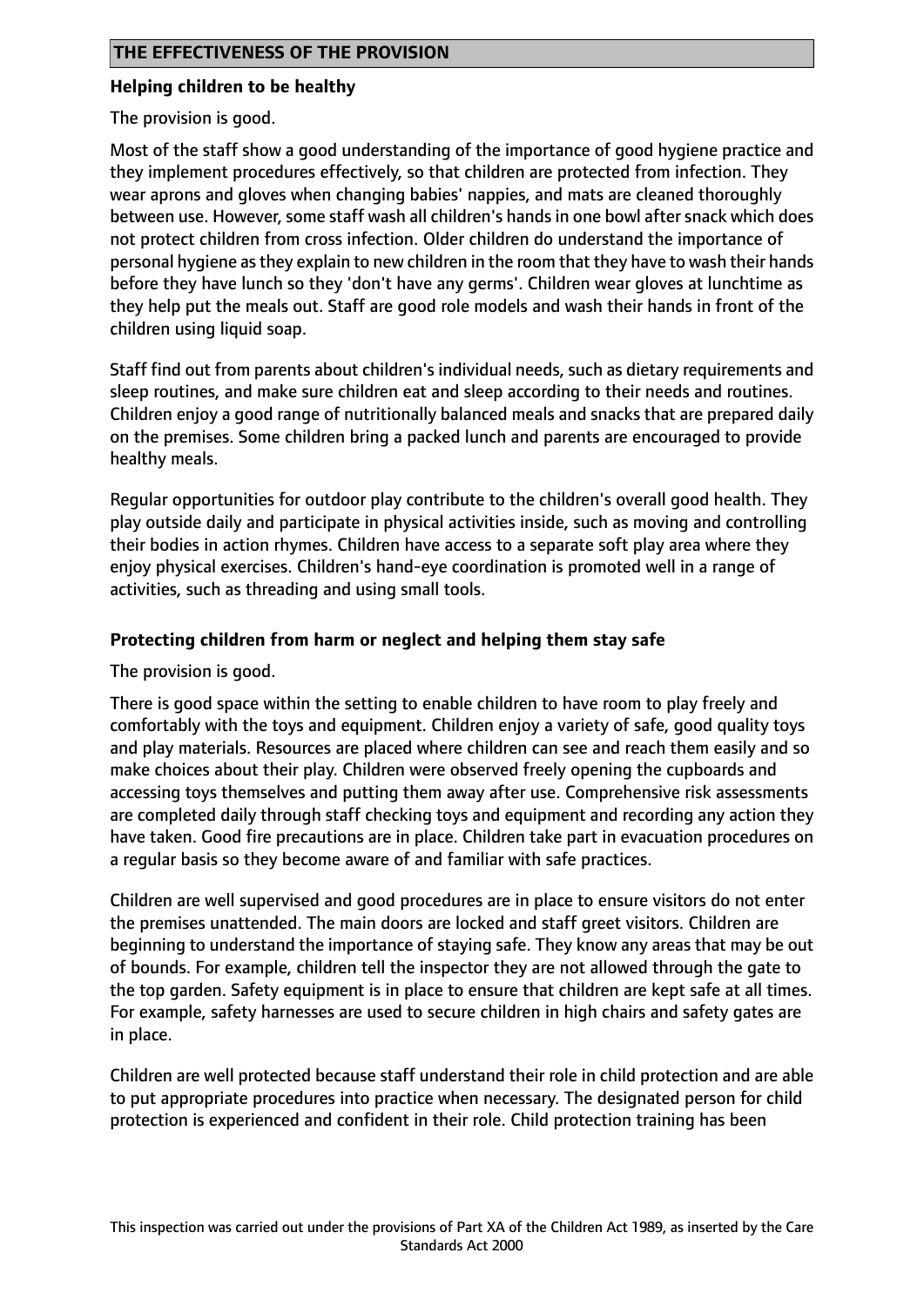undertaken by most of the staff and they have a good understanding of their responsibilities. This ensures staff fully understand their roles and responsibilities for protecting children.

## **Helping children achieve well and enjoy what they do**

The provision is good.

Children are happy and content in the nursery because staff take time to get to know them and build secure and trusting relationships. They find out what children can do from their parents and from other staff members when they are moving rooms. Younger children enjoy a wide range of activities, such as water play, music and story sacks. They explore their environment freely accessing all areas and choosing their own activities. They enjoy sensory play. For example, heuristic play and feely boxes. Activities are planned around what children are interested in and what they can do. Staff are skilful in including them in activities that make them think and explore. For example, children are engrossed in the 'Icky sticky frog' story where they have a frog puppet that they can touch and they laugh as it sticks its tongue out. Staff are also sensitive to children's needs and understand that new experiences may not suit all children. For instance, as they play with the feely box the staff show them what is going inside.

Nursery Education.

The quality of teaching and learning is good. Children are progressing well in all areas of learning. Staff have a secure understanding of the Foundation Stage and plan a curriculum which is challenging and purposeful. It covers all six areas of learning and indicates the intended outcome in achievement. The planning is detailed and individual play plans are in place to ensure children are appropriately challenged. The systems used for assessment clearly identify the next steps in children's learning to ensure they make good progress. Staff manage children well and have good expectations for their behaviour. Children learn through a balance of adult-led and child-initiated activities. This means they develop skills in decision making though having the freedom to plan their own play. The quality of teaching, staff's enthusiastic manner and the way the environment is organised all contribute to children being active and eager to learn.

Children are confident and motivated to learn. Their independence is growing and they are able to manage their personal needs, put on their coats and help themselves to water from the jug and cups provided in the playrooms. Children use language well for a range of purposes, such as initiating conversation, sharing information at circle times and recalling past events. More able children are beginning to recognise initial letter sounds. They develop good pencil control as they copy letter shapes and attempt writing for different purposes.

Children count reliably to five, and some are able to count beyond. They have good everyday experiences to problem solve, such as sorting cutlery at mealtimes. Children experience real mathematics as they play, which makes learning meaningful. For instance, they learn about weight, explore shape and space when completing jigsaw puzzles and frequently count in daily activities. They have a good understanding of size. For example, they talk about the size of their clothes and how they are getting small because they are getting bigger.

Children are gaining an awareness of the importance of technology in everyday lives. Children explore colour and texture, for example, when painting and making collages. They become familiar with sounds and music through the activities and by singing. Children have some experiences of living and growing things. However these are limited. In addition the use of the outdoor play area limits children's experiences to explore and investigate the outdoors fully.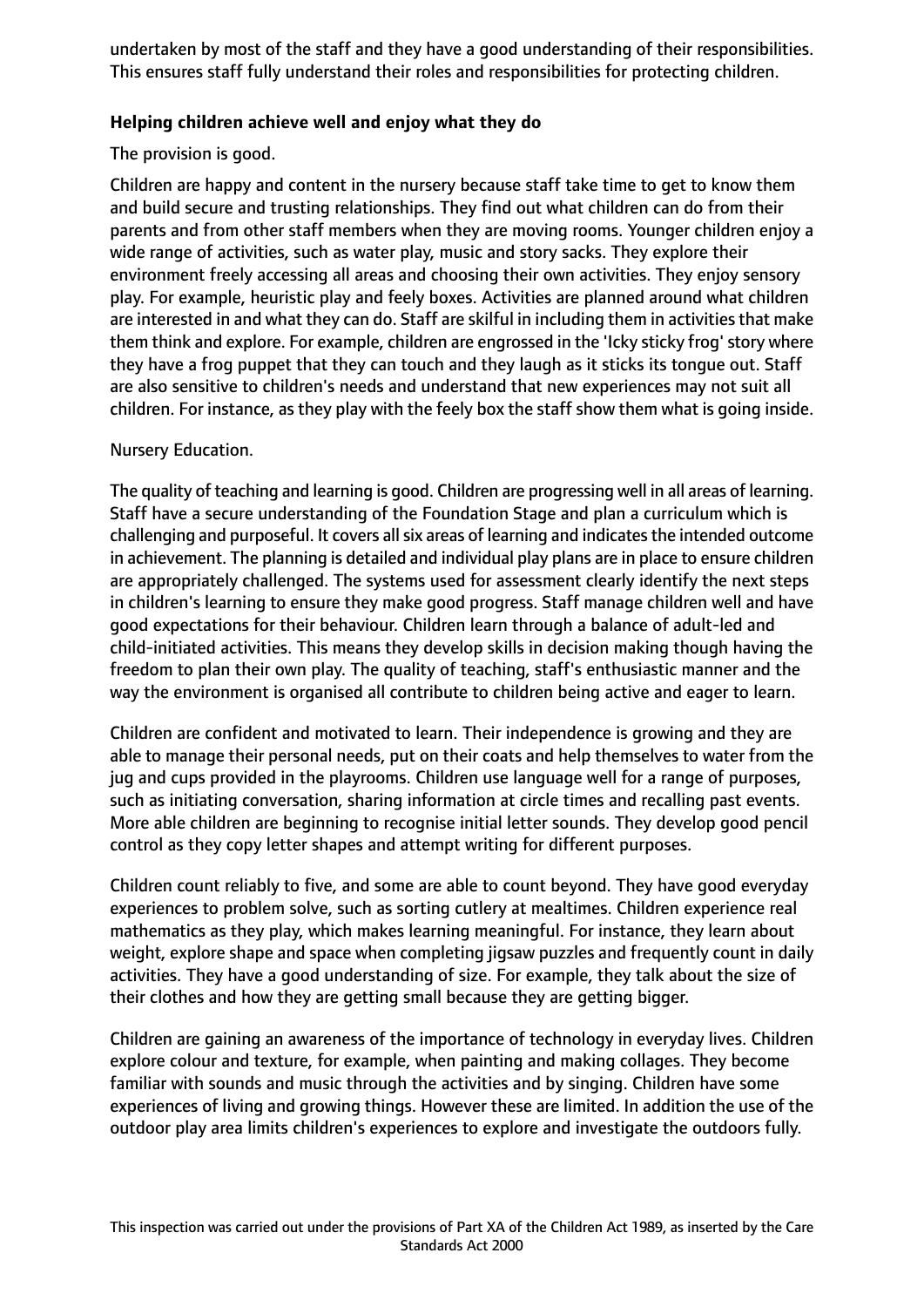## **Helping children make a positive contribution**

The provision is good.

Children are warmly welcomed and respected as individuals. Children who have identified learning difficulties or disabilities receive good support and have their learning needs met. The nursery staff seek advice and guidance from parents and other agencies to ensure children reach their full potential.

Children's behaviour is mainly good and they are given praise for what they can do. They enjoy one another's company and have formed good friendships with staff and their peers. Some effective strategies encourage children to behave well. However, at lunchtime there are situations where children are noisy and do not listen to staff. They understand about taking turns and most wait patiently at circle time for their turn to speak. Children have access to a balanced range of resources reflecting diversity and take part in activities to learn about similarities and differences. Children's spiritual, moral, social and cultural development is fostered.

Partnership with parents and carers is good. Parents and carers receive much useful information about the nursery and what it offers their children. They are kept well informed as to their children's progress and are very much encouraged to support their learning. Regular newsletters are produced to keep parents up to date with what is happening in the nursery. Planning sheets are shared with parents every term so they are aware of what children are learning. The nursery looks at developing a range of strategies to involve parents in their children's learning. For example, learning journals, family days at the nursery and workshops. Staff use media material, such as DVDs to show parents what their children can do and to inform them of the stepping stones.

# **Organisation**

The organisation is good.

Children benefit from a nursery which is well organised. Management responsibilities are well defined. Robust procedures are in place for the recruitment and selection of staff and a good induction procedure is in place. There is strong emphasis on staff gaining qualifications and on continued training. All required policies and procedures for the smooth and efficient running of the nursery are in place and help form an effective operational plan. Records and documentation are well organised and stored securely to ensure a safe and efficient service to promote children's welfare.

The leadership and management is good. Regular reviews of policies and procedures take place as well as regular reviews of the practice. For example, the nursery manager often visits each room to monitor practice. This enables management and staff to continue to work together on any improvements identified to ensure the care and education is well promoted. Staff are appraised and attend regular training to update their knowledge and skills in childcare. Supervisors in each room are given non-contact time to plan and organise their areas of responsibilities.

Overall, the provision meets the needs of the range of the children for whom it provides.